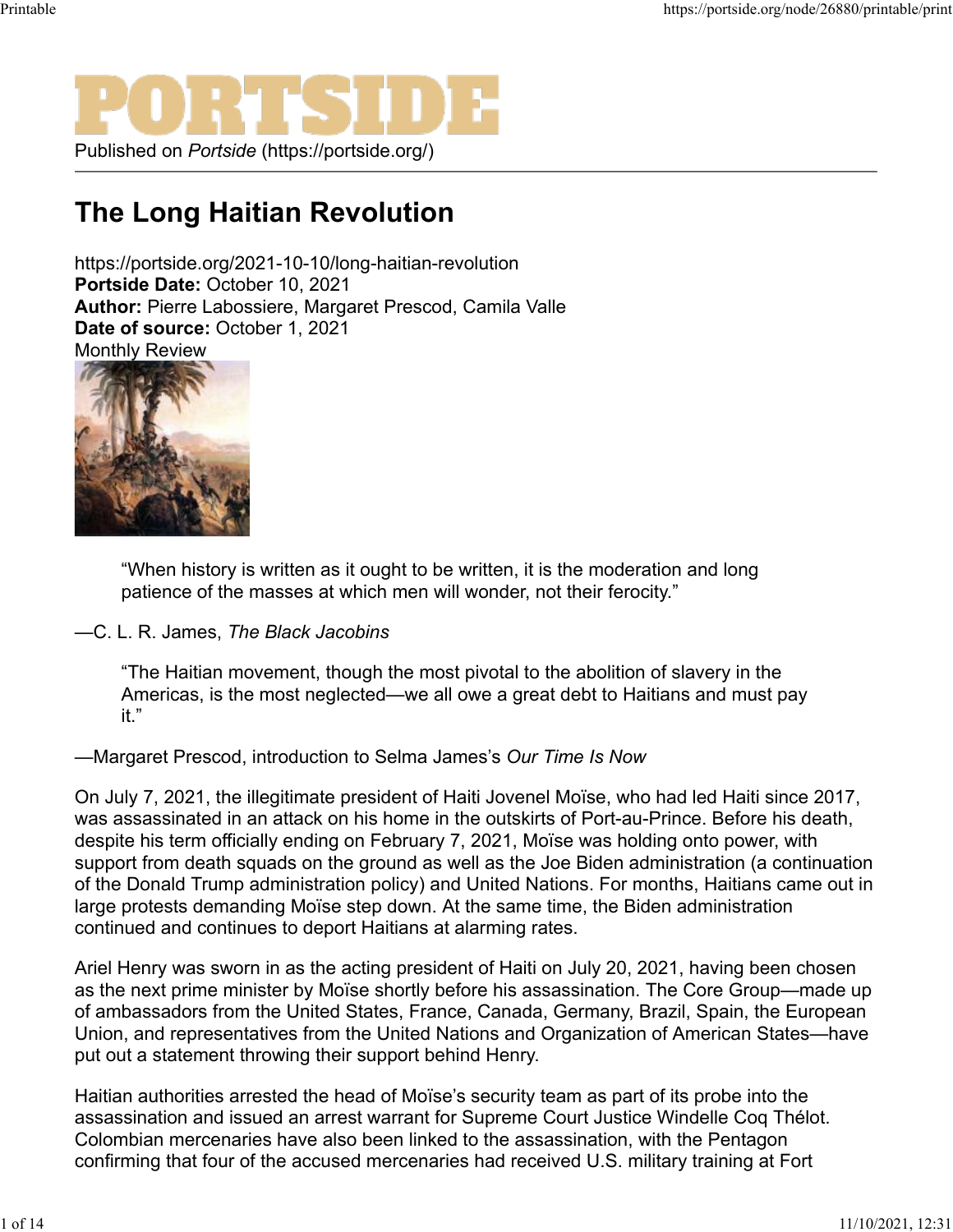Benning in Georgia. Formerly known as the School of the Americas (dubbed by critics the "School of the Assassins"), the Western Hemisphere Institute for Security Cooperation at Fort Benning has been used for decades to train Latin American soldiers in combat, counterinsurgency, and counternarcotics. Since then, the judge presiding over the investigation of the assassination quit because one of the court clerks was also found dead.

On August 14, 2021, a devastating 7.2 magnitude earthquake hit Haiti. At the time of writing, the death toll has risen to around 2,200, more than 12,000 people have been injured, and over 7,000 homes have been destroyed. Many hospitals have also been damaged, with ones still operating reporting overcapacity of patients and shortages of medical supplies. Two days after the quake, Tropical Storm Grace swept into Haiti, bringing heavy rain and winds.

Camila Valle: Thank you both for joining me to talk about what is happening in Haiti. A lot has transpired: Jovenel Moïse's refusal to step down, his subsequent assassination, Ariel Henry's swearing in as the new prime minister, the death squads on the ground, the earthquake, the tropical storm, and of course the subjection of Haiti to imperialist entities (mainly the United States, United Nations, and Organization of American States [OAS]). Before we get into all this, could you talk about the historical roots of the current conjuncture?

Pierre Labossiere: The first thing to say is that the current situation has roots in the historical struggle of the people of Haiti, a people whose foremothers and forefathers were kidnapped from Africa and brought to this land to work as beasts of burden, to make fortunes for people who kept them as enslaved labor. They fought against slavery and successfully defeated it in 1791, founding the independent nation of Haiti on January 1, 1804. But the struggles for our liberation have not stopped, because Haiti was this odd country founded by enslaved people. It established itself as a free nation dedicated to the abolition of slavery; it declared itself a sanctuary country for oppressed people, particularly enslaved Africans and Indigenous people. They could come to Haiti to be recognized as citizens and their freedom defended. This is the background.

But the slavocracy, the slave empires—we are talking France, Britain, Spain, later the emerging nation of the United States, which had Africans working as enslaved labor—wanted to destroy this example of freedom and successful revolution. Since that time, Haiti has been in the throes of this struggle, which has impacted the people inside Haiti. What these nations did was foment and put in power people and governments that would become enemies of the mass Haitian population, as they tried to establish the old colonial system of exploitation of the majority for the enrichment of the few. So the people of Haiti have continuously struggled against this colonial view and system of exploitation. We are seeing a continuation of this today.

There was a turning point in 1915, when the U.S. government invaded Haiti. At the time, the people's struggle in Haiti was about to take power, because peasants' land had been taken and was being given to foreign entities, particularly from the United States, and the people of Haiti said, "No, we are not going to tolerate that." There was a massive uprising and the U.S. Marines came in, on the side of the Haitian elite and their foreign allies, to "restore" the country and prevent the people's movement from taking power. Since then, the United States has become the dominant decider in Haiti's daily affairs, and we have been struggling against this U.S. domination, our primary domination. In recent times, François "Papa Doc" Duvalier and his son Jean-Claude "Baby Doc" Duvalier were the most brutal expressions of this class struggle, this class warfare being organized against the people in order to maintain the old colonial system of exploitation intact.

In 1986, people rebelled, successfully overthrowing Duvalier, but the United States has since continued to try to bring back the Duvalierist forces and keep them in power. After Duvalier fled,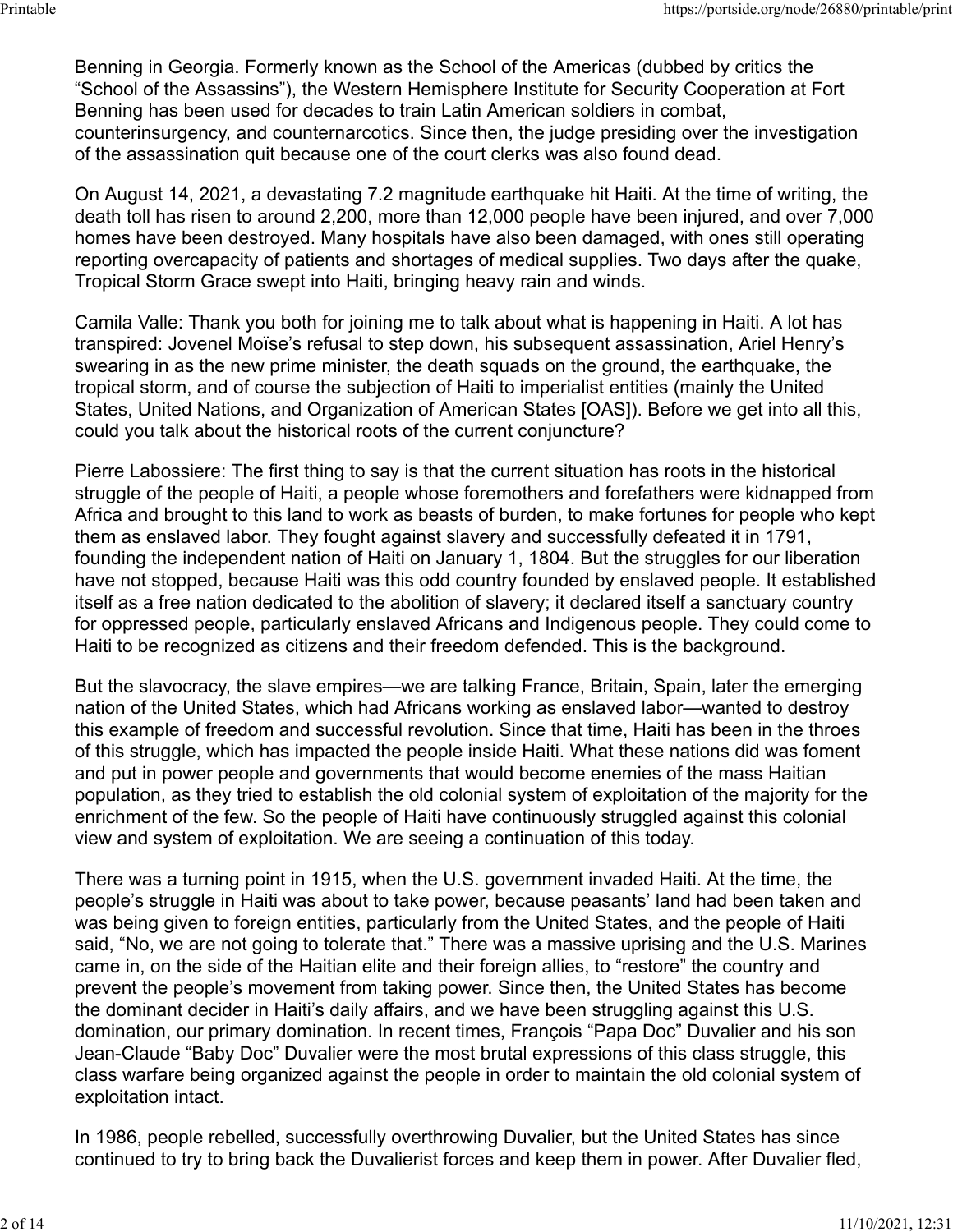we had four years of the Duvalierist military-dominated government, which was extremely brutal in its repression. In 1990, the people elected Jean-Bertrand Aristide, the parish priest who was a leader of the new movement for liberation. He was the first democratically elected president of Haiti and lasted only seven months in power. On September 30, 1991, there was a coup organized by the United States and carried out by the Haitian military. Over five thousand people were massacred, there was massive resistance by the population with international solidarity, and President Aristide returned two years later to complete his term in office. René Préval was elected in 1996, in the first free transition of power from one elected government to another, but the United States continued to undermine the democratic process.

I have to note that, in 1987, even at the height of the military dictatorship, the people of Haiti successfully drafted a new constitution based on popular participation and voted overwhelmingly for it, enshrining the many gains of the democratic movement. Of course, the constitution was never respected by the military, the Duvalierists, or the United States. In 2000, there were democratic elections and President Aristide was elected for his second term in a landslide victory. But the United States mobilized its forces and massively undermined the march for democracy, the implementation of democratic rule in Haiti. In 2004, the U.S. government under George W. Bush carried out the second coup (George H. W. Bush was responsible for the first in 1991), leading to the killing of close to ten thousand people by right-wing forces—the old Haitian military forces that President Aristide had disbanded, coupled with various mercenaries and killers from Haiti, including the death squad Front for the Advancement and Progress of Haiti, similar to the Tonton Macoutes, the henchmen of Papa Doc and Baby Doc Duvalier. They actually were not able to carry out the coup d'état, so the special forces of the United States, France, and Canada came in and overthrew and kidnapped President Aristide. But the Haitian people never accepted this coup d'état and resistance has continued to this day.

Since then, Haiti has been under occupation by the United States, France, and Canada, but using the United Nations as a cover to make it acceptable and palatable to the rest of the world. UN forces have really been carrying out U.S. foreign policy; they have massacred people in poor neighborhoods and various communities throughout Haiti, because they have kept up the demonstrations against the rotten system of exploitation, demanding their democratic rights and that the people they elected be returned to office. So they are being massacred.

The Tonton Macoutes, which the governments of Papa Doc and Baby Doc had set up, are brutal death squads that have continuously been on the scene, even under different names. One name was the Front for the Advancement and Progress of Haiti, during the first coup. Now they are known as "gangs," but this is just a way to throw people off. When people hear "gangs," they think these are forces opposed to the government, but this is not true. These are governmentpaid groups of killers, death squads that are working with the government. In October, even the office of the secretary general of the United Nations, António Guterres, made a statement praising Jimmy "Barbecue" Cherizier, who is a brutal killer, one of the most notorious death squad leaders. He actually formed the federation of the so-called gangs of the death squads, G9 Family and Allies. That federation was organized by the Haitian government, which paid them millions of dollars under the cover of so-called disarmament. It was really a way to provide them with money and more ammunition so they could kill people, create a campaign of terror throughout Haiti, and operate these massacres today. Before, at the beginning of the coup of 2004–05, UN troops carried out a number of massacres—I can think of at least four off the top of my head. Now, it is not really UN troops or the Haitian police. It has been passed onto the G9 Family and Allies and the death squads, in what has been presented to the world as gang warfare. But everybody in Haiti knows that is not true.

Margaret Prescod: I'm Bajan [from Barbados], and Haiti has always been important to us in the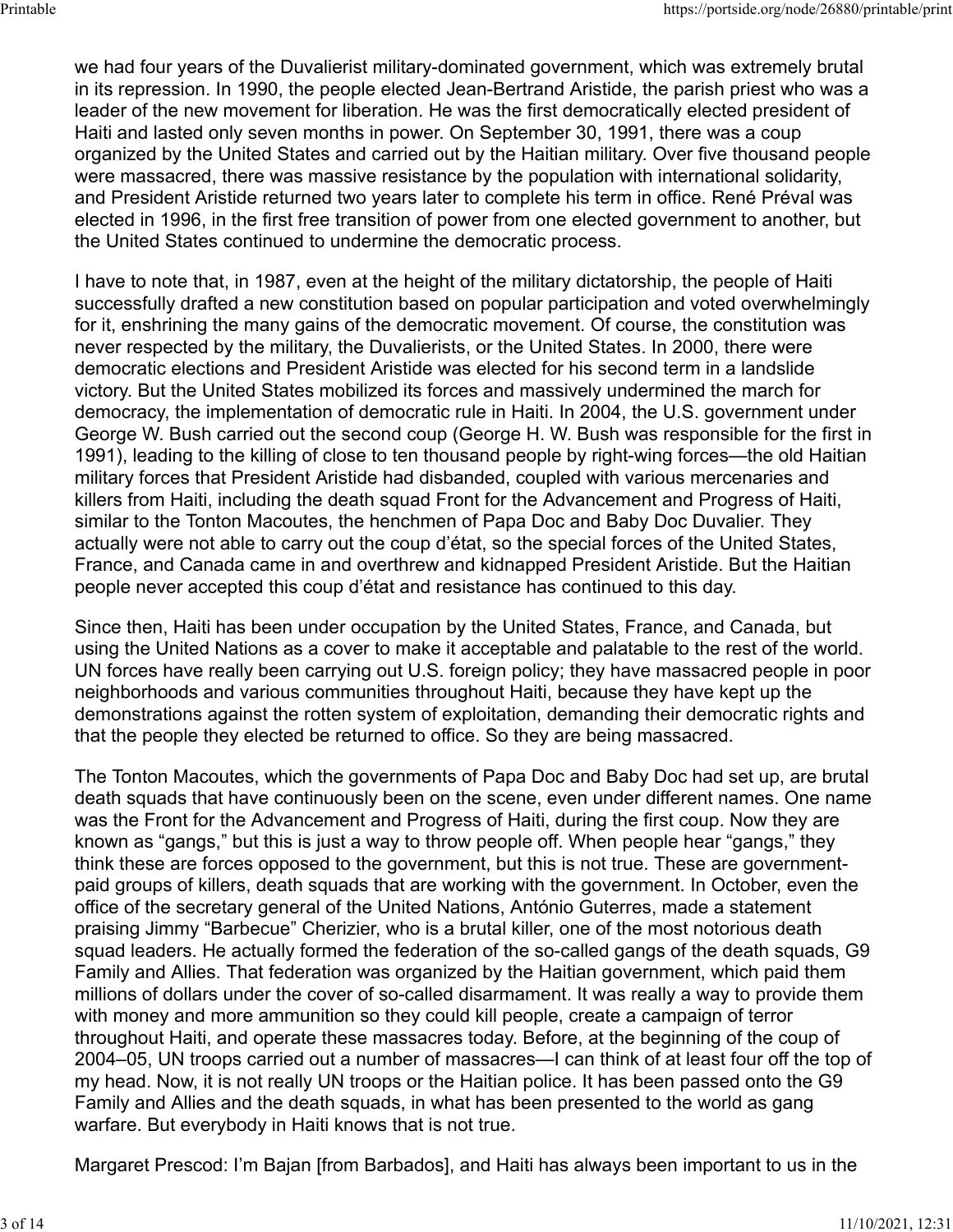Caribbean region. The Haitian Revolution happened decades before the Emancipation Proclamation in the United States, and there was great fear that what happened in Haiti would happen in other slaveholding countries in the Americas. Indeed, in Barbados for example, the great Bussa's Rebellion of 1816 was definitely inspired by the Haitian Revolution. If you look throughout history, practically all of those islands of the Caribbean, from Granada to St. Vincent, had uprisings—some greater, some smaller, but all very much inspired by the Haitian Revolution. Some of the people who took part in and helped organize what is considered to be the largest slave revolt in the United States, the 1811 revolt in Louisiana, were Haitians brought over by their slave masters when they fled Haiti after the revolution. The Haitians who were brought over immediately started mobilizing and organizing with other enslaved people in the United States, which was quite remarkable given the differences in language and so on. I say this also because the huge expansion of the United States as a result of the Louisiana Purchase was really due to the Haitian Revolution forcing France to leave the territory.

In that same period, Haiti offered enormous assistance to Simón Bolívar, the liberator of Latin America, who twice had to flee for his life. He fled to Haiti post-revolution, where he was given refuge, and Haitians sent him back with fighters, weapons, and resources. Today, there is even a place in Caracas where Haitians died fighting for the liberation of Latin America. It was a huge international event. And this is part of the price Haitians have paid ever since. Some of this story is told in C. L. R. James's *The Black Jacobins*.

Folks know that if you really want to kill people and brutalize people, you first dehumanize them, and there has been such a dehumanization of Haitians in particular. It is the thread of the devaluation of Black lives, going back to slavery and the creation of race in a lot of ways. When I go to Haiti, I see the level of poverty, the level of dehumanization of people, the stark class divide between the Haitian majority—the grassroots people, a lot of them dark-skinned Black people and the elite. One of the most recent times I visited Haiti, I was there with a television program trying to get the story after the Lasalin massacre, orchestrated by Barbecue. Barbecue Cherizier is now being put forward as some kind of revolutionary. What ordinary Haitians described to me, the way the killings were carried out, the way these death squads operate—it is sheer *inhumanity*. It was not just killing people, but burning them alive, chopping them up. They took me to the body of a pregnant woman who was burned alive, it was still there. It is just a level of brutality that is tied to the absolute dehumanization of the Haitian people. It sends a clear message: either you toe the line, you do what we want, what is in the best interests of the powers that be, or this could happen to you too. Haitians are used as examples to other peoples; the threat that if you dare rise up, this is what can happen to you.

CV: You have both touched on the evolution of the imperialism Haiti has suffered as endless retribution for its revolution. There are, perhaps, more overt expressions of this, such as coups against democratically elected leaders, dictatorships, and occupations, but there is also a more "palatable" kind of imperialism Haiti is subjected to by global institutions and organizations that are dominated by the West, the United States in particular, that give a facade of "neutrality." You have the United Nations, World Bank, International Monetary Fund, the NGOs, and so on, that play an occupying and policing role, that murder and rape, that impose debt and austerity, and that even bring in things like the cholera epidemic. For example, Haiti is often talked about as a main target of "aid tourism" or as a "republic of NGOs." Could you say more about this?

PL: I must start with the question of debt. Haiti was forced to pay France the equivalent of \$21.7 billion in exchange for the recognition of Haiti's independence. Haiti was one of the first nations to arrive in the postcolonial period and it was immediately saddled with debt and paying reparations. The connection is very clear. It basically set the stage for the question: How come all the former colonies are the ones that all of a sudden owe all this money to their former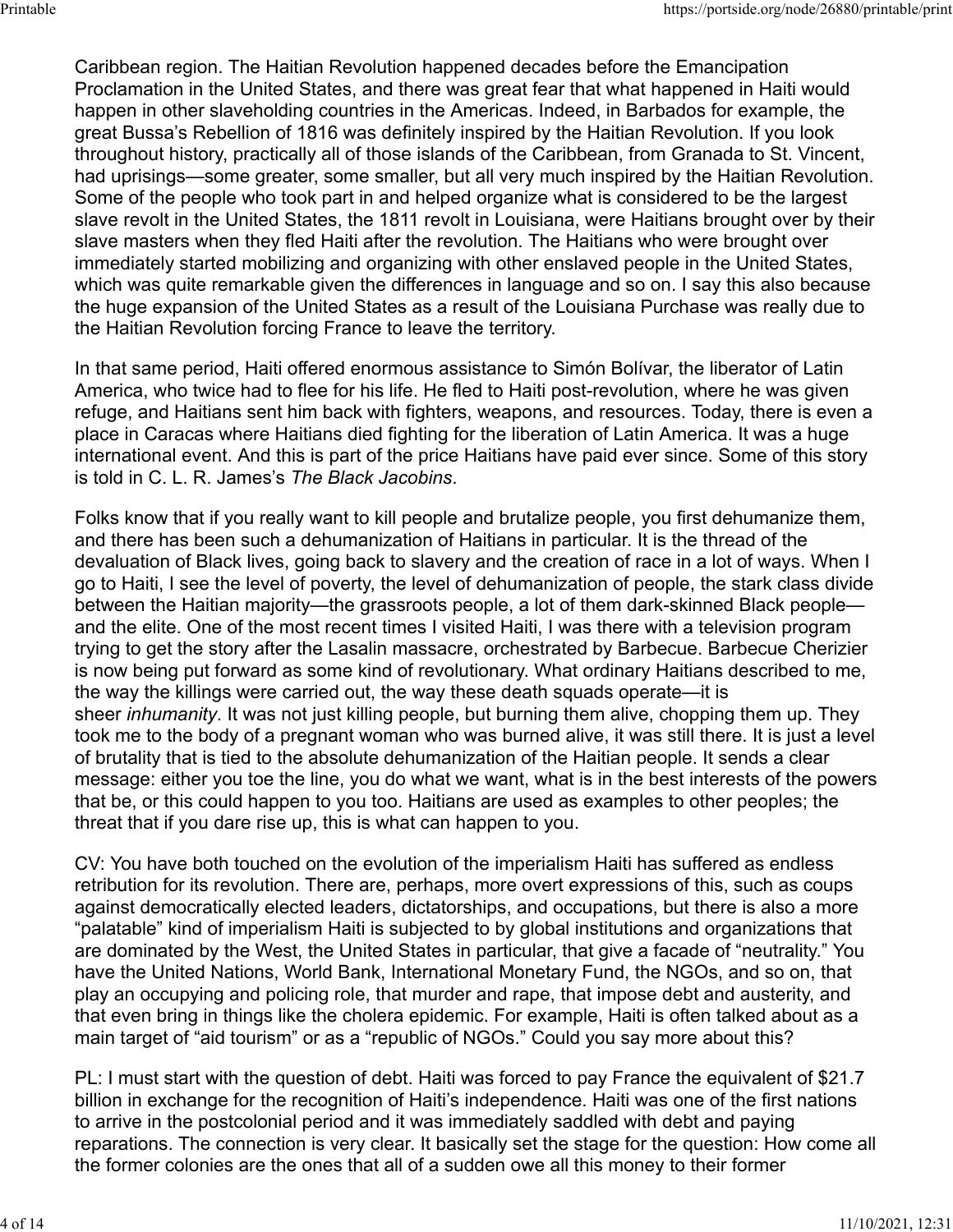colonizers? It should be the other way around! Back in 2003, President Aristide called for restitution and reparation. Restitution referred to the restoration of the money it had been established that Haiti had paid, plus reparations for the crimes of slavery, even though the French government passed a law recognizing the slave trade and slavery as crimes against humanity. France essentially participated in the 2004 coup so they wouldn't have to pay.

After the revolution, Haiti was a tiny little island in the Caribbean, completely surrounded by the empires of the time, which enslaved Africans just like Haiti had under French colonialism. France threatened to bombard Haiti if it didn't pay the money back. There was an immediate threat also of the re-enslavement of our people. France was aided in this by the United States, which at the time was a young emerging nation but very much engaged in the slave trade, as well as Britain, Spain, and other European countries. Haiti was forced to pay the money, first to France, and then to the United States when it took over in 1915. We started paying the debt to the United States, with the payments only ending in 1947.

The Haitian government, after the revolution, during which it was under direct compulsion to varying degrees from the great powers, leading up to the twentieth century U.S. invasion and occupation, was very similar to the present-day lackey governments of foreign powers. The great powers managed successfully to use the local elite to set up a lackey government that went against the wishes of the people, who wanted to fight, to resist. That really started the impoverishment. Money that should have been invested in building the country's infrastructure, building schools, roads, irrigation canals, supporting our local economy, supporting the development of the country, was all going to France instead. Actually, a lot of the modernization of Paris is linked to the money Haiti had been paying France. Mind you, this money was not being paid by the Haitian elite or the companies operating in Haiti exploiting our people. It was paid by the labor of the Haitian peasantry, which is still overwhelmingly taxed to the point where they work but do not benefit from the services their tax money is supposed to provide. So what you have is the elite, local and foreign, that is not really paying taxes, and all of this wealth that is being produced by and taken away from the Haitian peasantry. It is a transfer of wealth and power very reminiscent of the kind of expropriation during slavery, the same type of system where the labor of the people was being extorted and going into the pockets of foreign powers.

Now, the NGOs are a continued exploitation of our people. What we have in return for all this expropriated wealth is a number of NGOs invading Haiti, using the misery of our people—in the form of writing beautiful things abroad, taking photos of starving children, and the like—to ask for money to line their pockets and not presenting the reality of the situation. So much so that when the people of Haiti are standing up and fighting for their liberation, there is complete silence. It is always "all the people are hungry, they are poor, they don't have access to medical care," but never is the connection made between the exploitation of our people and the misery to which we are subjected. Never is our resistance front and center.

MP: Haiti is a clear example of what has been called the *NGO industrial complex*. Haiti has more NGOs per capita than any other country in the world, yet it remains the most impoverished in the Western hemisphere. NGOs are also often sexually violent. A few years ago, reports came out of Oxfam workers raping women and girls in Haiti. It goes back to Haitian people being seen as lesser than, and a number of NGOs go in with savior complexes and that kind of missionary attitude of superiority. They treat the people they are supposedly trying to help in a particular way. Then, of course, the NGOs also have a particular lifestyle—where they live, the type of vehicle they drive, and so on—that is far beyond the reach of an average Haitian person. So you have a whole sector of the population funded by this NGO money, almost like a particular expat community, that is really outside of the day-to-day reality of Haitian people. You also saw this after the 2010 earthquake, where you had the largest and major NGOs flooding the country,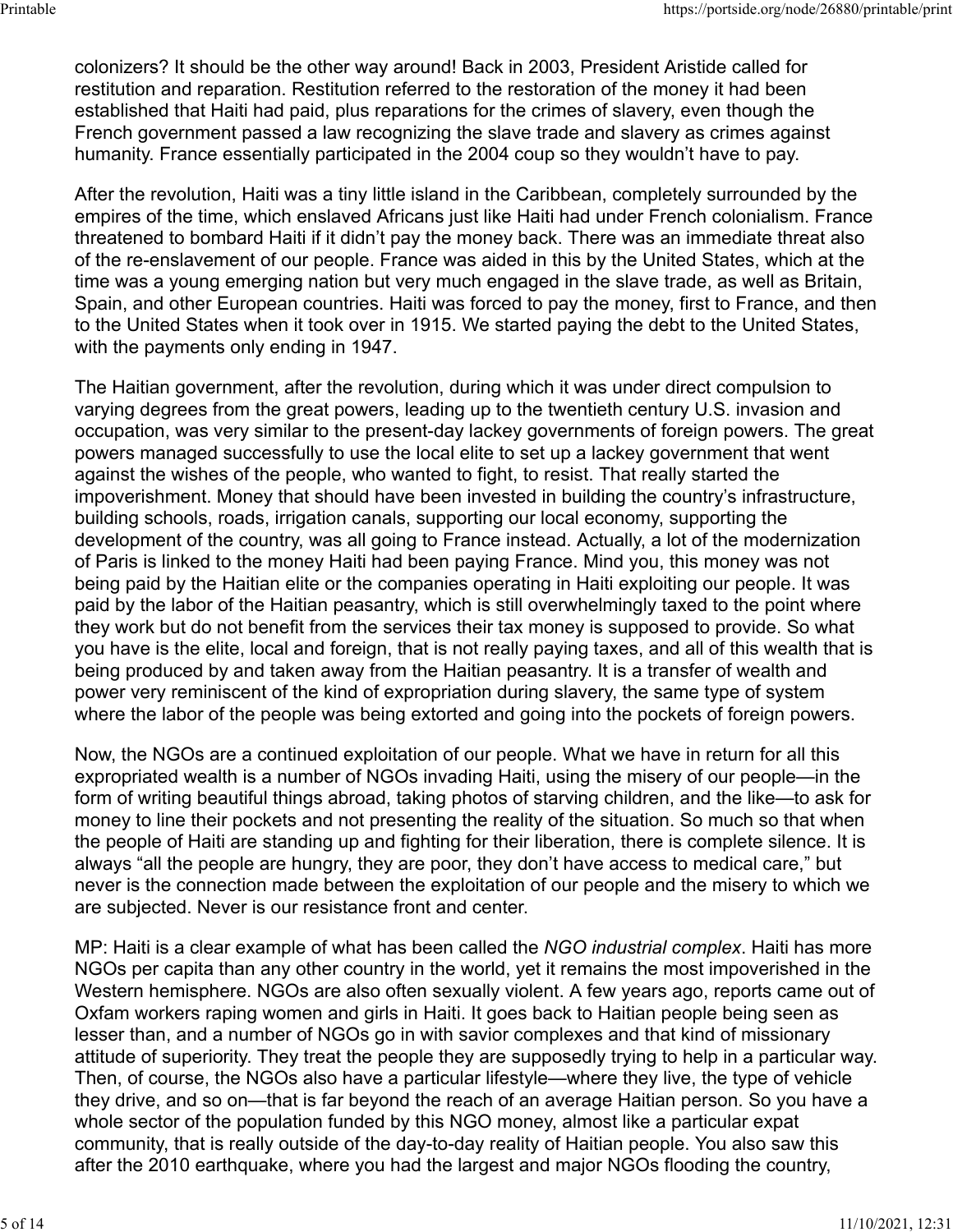collecting massive amounts of money, because I think people in the United States were shocked when that earthquake happened. A lot of people had no idea about Haiti before that, so they donated millions and millions of dollars. What happened to that money? A good question to ask the NGOs. The Red Cross raised half a billion dollars and only built six homes. Just outrageous.

As Pierre pointed out, there has been continued resistance since 2000. I have been in Haiti at various periods from 2000 up to COVID basically, and you could really see that there was a movement in the streets. In the United States, the left can get very confused about what is going on in Haiti. People like to say that it is complex. Well, it is a complex situation because you have the powers that be, the United States and its Core Group, running so many operations on the ground, and you have Haitians, who perhaps are the Haitians who can afford to travel and have connections and so on, running around to the World Social Forum and places like that, giving the impression that they are the voice of Haiti and the movement. But if you scratch the surface of some of these people, you would see that they were involved, if not directly then indirectly, in the coup against President Aristide. They tend to surface at particular moments in the struggle of the Haitian people. They come across with the right rhetoric or revolutionary language, but people on the ground know very well who they are and really do not trust them. Rather than supporting the demands coming from the Haitian grassroots people themselves, they handpick which demands to support or not, they hand pick their leaders. But they create a lot of chaos and confusion. To me, this is another level of imperialism, what I am calling the *solidarity industrial complex*, which you see really developing, bypassing the Haitian grassroots, propping up a selective group of people. Selected by whom? Who knows, they meet in the U.S. embassy privately, they have all kinds of deals and money.

The latest outrage is the outspoken support of Barbecue by a prominent left-wing journalist who is frequently presented as an expert on Haiti. He is putting forward that Barbecue is a revolutionary. In Haiti, I took testimony after testimony of people talking about Barbecue's connection with the police (he is an ex-cop himself), about his orchestrating these death squads, these massacres, and now he is being rehabilitated as some kind of revolutionary. You see, this is the kind of COINTELPRO operation that really is insidious, and I do not say that lightly. I do not believe it is innocent or uncoordinated in some way, because everybody knows—the Biden administration, the United Nations, and the OAS, which played a slimy role with Moïse—in contrast to the Caribbean Community (CARICOM) countries who were opposing what the head of OAS was doing with regard to Haiti. A well-meaning person could read that and say, "Oh, wow, look at this. You've got this new revolutionary with all this revolutionary rhetoric." The man is a mass murderer. It is extremely dangerous.

PL: This appears to me to be well coordinated, because the evidence is overwhelming. Barbecue has been named first and foremost by his victims, but also upon investigation by none other than the United Nations and the U.S. Department of the Treasury, even under Trump. For this same man to have so-called left-wing journalists praise him as a revolutionary is just outrageous. It shows the racism of a certain sector of progressive media; to them, Haitian lives do not matter. Haitian people take great note, they know who has been killing them and who sides with them.

CV: How do President Aristide and the Lavalas movement fit in this context?

MP: An important question. The Fanmi Lavalas movement and party, associated with Aristide, did not follow the traditional left sectarian party line. Aristide was a liberation theologist, he was a man of the people. Lavalas was not connected to a particular left grouping, it was really a mass movement of the people, which means many have had a hard time trying to categorize it, putting it in a particular bag, you know? I say this because there seems to be a lot of confusion around Haiti, even from people who may be very clear, for example, when it comes to Venezuela and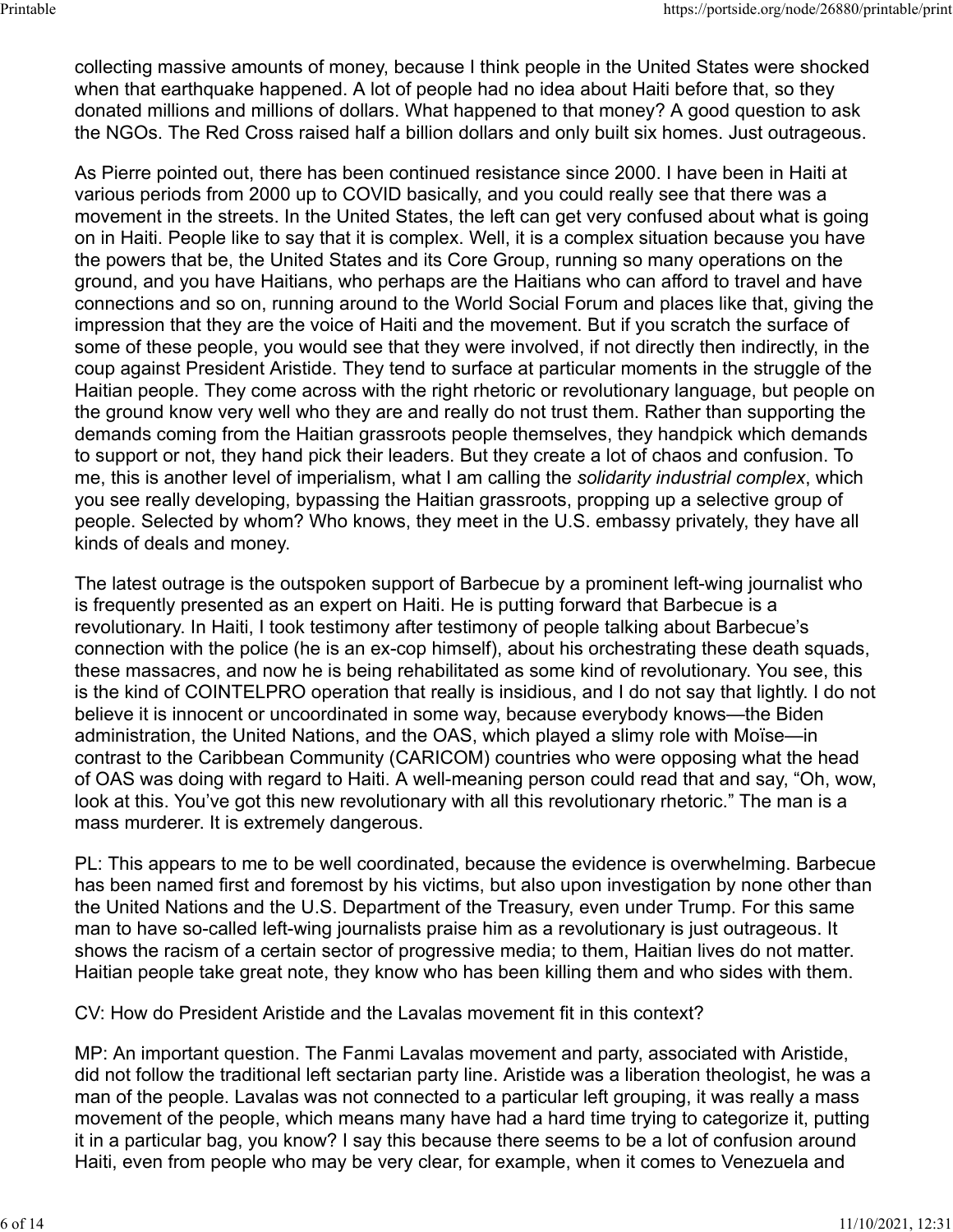how the United States went after the late Hugo Chávez. They are much less clear when it comes to Haiti. Why is that? It is worth thinking about.

PL: This is, again, about the devaluation of Black lives. I am not just quoting some cliche here, I mean it deeply. The Lavalas movement and political organization is a continuation of the struggle of our ancestors, as expressed through their various organizations over the last two centuries. Lavalas is the continuing expression, the continuing completion, of the Haitian Revolution. Our enslaved foremothers and forefathers had a political vision. They had a vision of society that should be organized in an egalitarian way, and it was reflected after independence in the kind of society that we organized. However, there is this racist view that is continually being proposed: that Black people did not have a history before slavery, as if we did not produce or invent anything. This is very pervasive in the left movement, not just the right, so that, when it comes to Haiti, unless you are pro-this or pro-that, unless you are categorizable from the outside, as Margaret was saying, then you do not count according to an established left. Well, in Haiti, our people rose up because the conditions of exploitation that were crushing their humanity forced them to rise up and say, "No. We are human beings and we are not tolerating this. We used to live a certain way in Africa and we want to rebuild society based on that." It is not just me saying this. This is part of the oral tradition and the way that people have organized their societies postindependence.

It is a dismissal of Black resistance and organization. For example, people will often say that Haiti is an informal economy. What the hell is that? We are talking about an economy that over centuries has provided for the lives of millions of people—*and very well*. What is informal about that? What they consider formal is actually what they are trying to impose on the majority of Haiti, not responding to or meeting the needs of the population in terms of nutrition, shelter, health care, culture, or any of that. For the past eighteen years, the occupation, which is imposing on us this new economic system, has created the worst conditions in Haiti ever. Complete inequality, the enormous gap between the haves and the have-nots, destruction of the local economy and national production of food, and so on. Whereas, during the brief ten-year democratic interlude in Haiti, with Lavalas and President Aristide, who represent the vision of society of our ancestors, we have built more schools and hospitals than during the entirety of the first two centuries of independence. I would not say that everything was rosy, but there was a march toward improving conditions, a mobilization of society to change old structures and create new ones. Margaret mentioned *The Black Jacobins*. I love *The Black Jacobins* because it really presents our history as human beings struggling to be free, to liberate ourselves. Today is a continuation of that struggle.

MP: I just want to say something about the often repeated "Haiti must have elections as soon as possible." Everybody on the ground, even CARICOM, knows that elections are not possible given the current situation. There had been a grouping of those who were opposing Moïse, including the Lavalas, with their own demands. One was a demand for an interim period to get things organized in a certain way so that elections would be possible.

PL: Absolutely. The Creole name for the proposal is *Sali Piblik*, public safety, and you will see it written all over Haiti in different neighborhoods. "Let's have elections, let's have elections"—that is the United Nations, and by that I also mean the United States, as the United Nations does their bidding. When they use the word *elections*, they make people think that there is participation. The system of elections they have imposed on Haiti, keeping in mind the dominance of the United States over Haiti, is the system of elections under Jim Crow, whereby the mass population is excluded from the voting process. Their voices are excluded. In Haiti, it is no longer one person, one vote. They have carved it out so as to exclude mass participation. Only a handful of people vote. In spite of this, they make sure to use computer systems to preselect and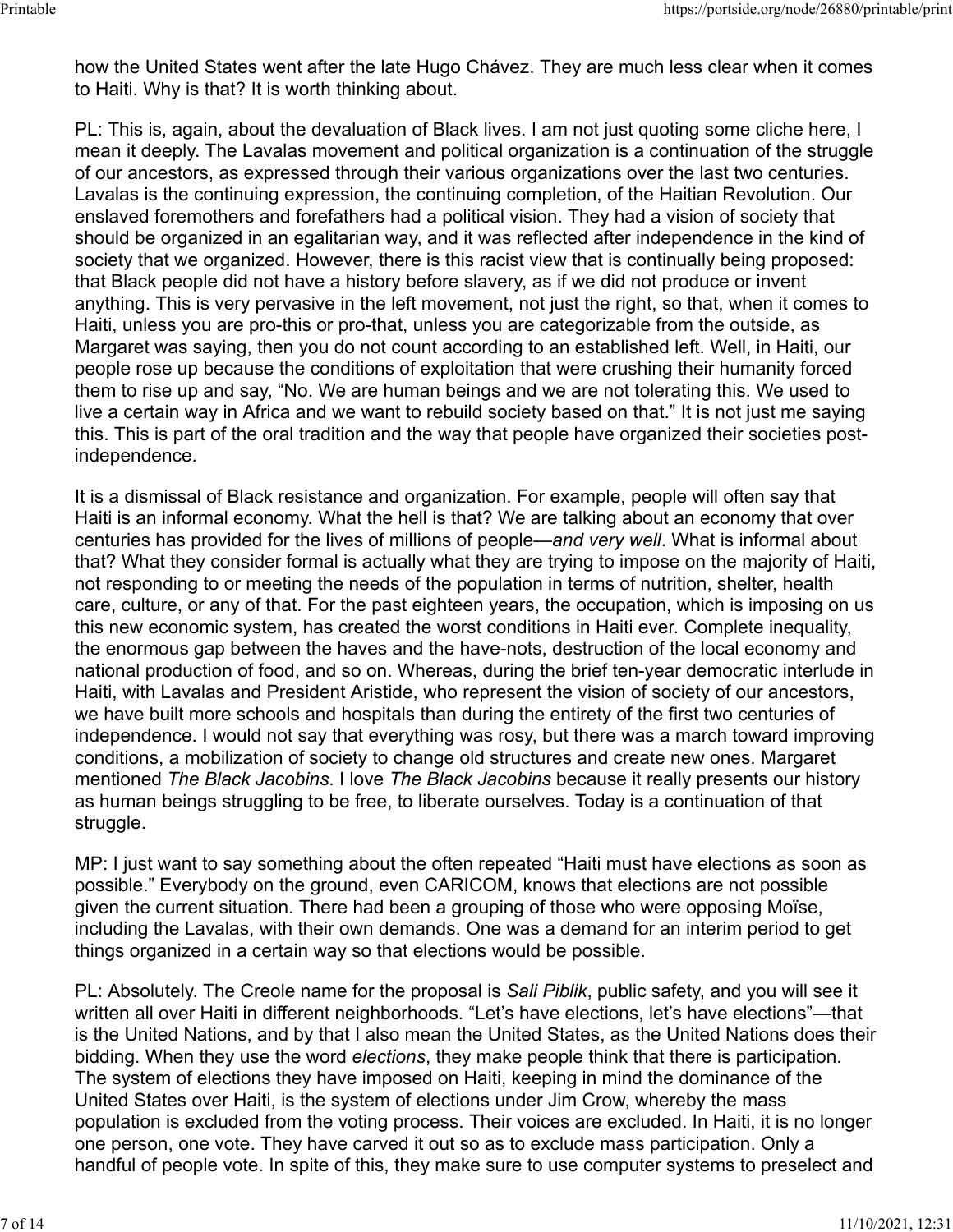populate the vote. Everything is already in the bag and all they want is people to show up, while they set up artificial voting lines so that journalists can walk by, snap a photo, and show the world.

Margaret and I witnessed the 2016 elections in Haiti and we saw how many people were excluded from voting. Information on this came out later. They know that this is the way to fool the world one more time. There was an election, but those in office do not represent the majority of the population. The function of these elected officials is to sign off on things, to agree to loans, to authorize the theft of the resources of the country because they have the legal authority to do so. Who then has to pay back these loans at usurious interest rates? The people of Haiti, as usual, who did not elect the people in charge. Those people were imposed, yet we are the ones who have to then pay those loans back to the World Bank and International Monetary Fund. It is another level of exploitation in the continuing system against our people. People are saying, "Enough, we are sick of it." They wanted Moïse to step down immediately, as he was imposed by the United States, United Nations, and OAS on behalf of the imperialist powers.

We the Haitian people will pick the credible, honest, competent Haitians who can form a government to represent different sectors, rebuild the institutions that have been destroyed by the eighteen-year occupation and the Moïse dictatorship, start responding to the needs of the population in terms of clean drinking water, hospitals, schools. For example, many of our teachers are not being paid; Haiti has tons of money, but there is no money for education because it is all going into the pockets of the NGOs, foreigners, and local elite. The proposal is to start this phase of cleaning up so that, after three years of this transition period, elections can be organized and the people can freely vote for the representatives of their choice. One person, one vote. That is what Sali Piblik is about.

CV: We have been talking about this throughout, but it would be useful to break down the significance and legacy of Aristide charting an independent course for Haiti. He prioritized food security, health, education, agricultural cooperatives, a higher minimum wage, reparations from France, democracy within the country, independence from foreign entities, and so on. What has been the impact of Aristide and the Lavalas movement?

PL: In 2000, President Aristide and Fanmi Lavalas published a book. Everybody except Haitians knew that Haiti was a rich country with many resources. They kept telling us that we were a very poor country, that we had nothing, and there was no real pride in Haiti except that we defeated the French. But we had no idea. The Lavalas movement really made it a point to make Haitians aware of our history of resistance and exploitation, and how we ended up where we are today. They also had a program called Investir Dans L'Humain, investing in people. It spelled out Haiti's various resources and how they could be used in the development of the country, meaning to improve living conditions so that people can have a good life as befits them as human beings, with dignity.

For example, President Aristide and his government invested a lot into creating an equitable system of justice. He disbanded the Haitian military in 1995 (it was only remobilized by Moïse), which was no small or easy thing. The Haitian military used to take 40 percent of the national budget. It was created by the United States in the wake of the 1915 invasion to be at war with the population, creating coup d'états, repressing people, carrying out torture and massacres. President Aristide disbanded it, created a civilian police force, and invested that 40 percent in social services and the local economy. He decommissioned Haiti's equivalent of the Pentagon and donated the building to the women's movement, which created the Ministry for Women's Affairs to deal with the problems that the majority of women in our society face. He invested in schools, hospitals, local food production, and the like, reenvisioning Haitian society in a way that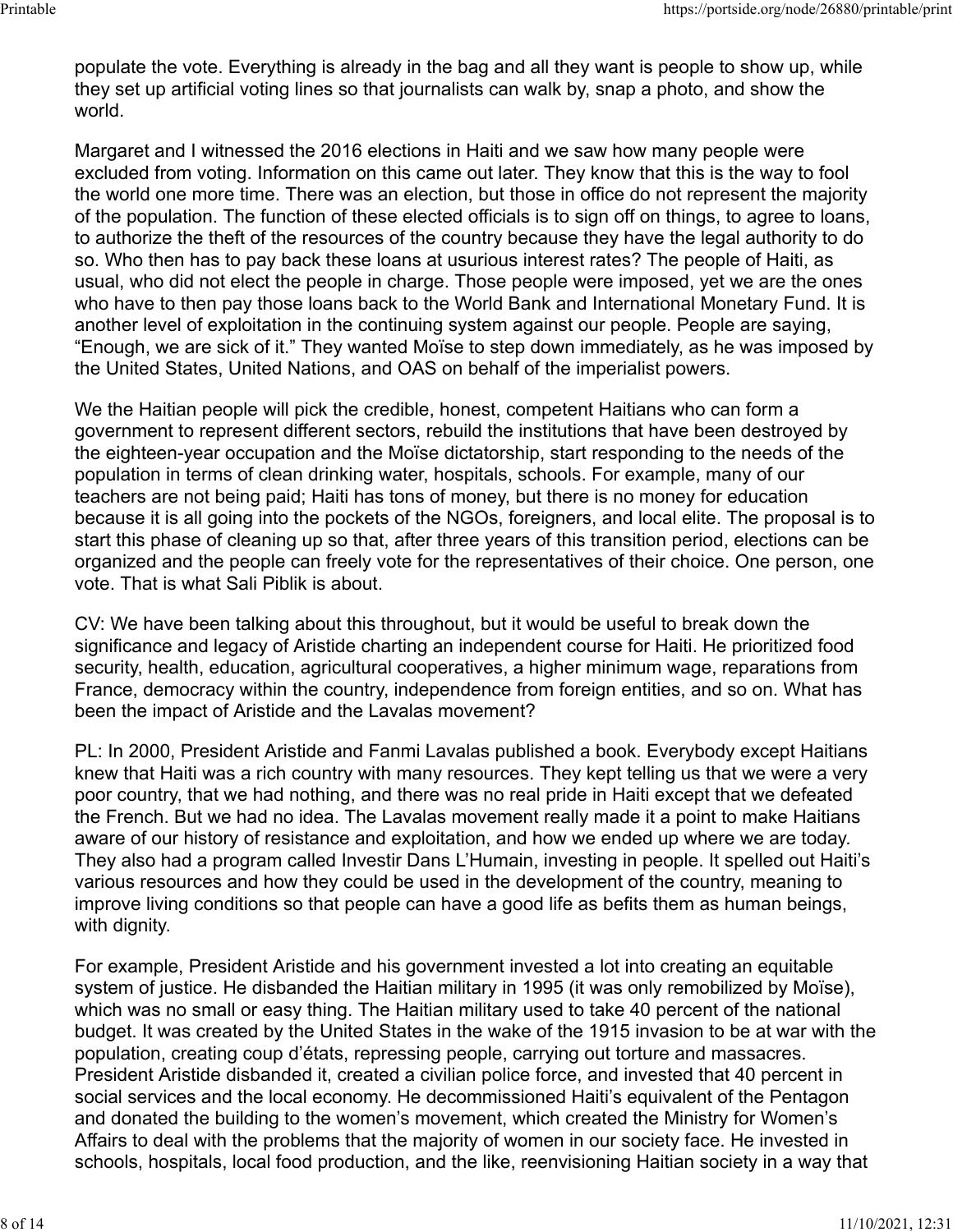benefited the population, and Haitians were really responding to it. For the first time, Haitians stopped going abroad and were coming back home to invest in the country. Ever since the U.S. occupation of 1915, Haitians have fled Haiti because of the war, both by the U.S. and Haitian militaries against the Haitian population. People were fleeing to Cuba, the Dominican Republic, and some of the other islands. The conditions to build the country were being created by Aristide and the Lavalas movement.

Another very important thing is that, for the first time, we as Haitians were celebrating Creole, our national language, which is spoken by basically 100 percent of the Haitian population. French was the only official language, but was only spoken by probably 10 to 15 percent of the population. Haitians were made to feel like foreigners in their own land. You would go to court, for example, and everything was in French, so people would not understand what was being discussed about their own lives, the decisions that were being made about their lives. President Aristide was the first to take the oath of office in Creole. This was major. The impact of it in Haiti has been phenomenal. When he went to the United Nations, his addresses were in Creole. They had to go get him an interpreter! He established this kind of respect and made Haitians proud. While he was in office, people were very proud to say they were from Haiti.

Finally, President Aristide established that Haiti was indeed part of Africa and part of the Caribbean. He was very active in CARICOM and in forging greater collaboration between the nations of Africa, Haiti, and CARICOM. There is much to say about what was accomplished during President Aristide's tenure of office and the Lavalas government.

MP: Pierre, I'm really glad you mentioned women. I'm part of the Haiti working group of the Global Women's Strike. We do what we can to support women and their projects on the ground, whether it is food production or helping take care of people. We know very well how COVID has exposed how dependent society is on people who take care of you, the caregivers who are overwhelmingly women. Women have played a central role in the deep resistance in Haiti, going back to the days of the Haitian Revolution and since, ensuring that the children eat even if the adults do not, providing shelter, comfort. I went to Lasalin following the massacre there, and the women were showing me the houses that had been built by President Aristide and were being attacked by these paramilitary death squads. They talked about the hospital that had opened and then was shut down. The workload that the women carry, everything they do, not only to maintain their families, but also to maintain the resistance, really cannot be underestimated.

The university of the Aristide Foundation was also set up and attended by the children of market women, *tap taps* drivers, agricultural workers, and so on. It was their main opportunity to go to a university where they would not be looked down on. It began as a school of medicine, but was shut down and its campus used as a military base by the United States after the second coup. When President Aristide returned, he said his focus would be education. He and the former first lady, Mildred Trouillot, came back in early 2011 and, by that September, the campus was reopened. I've been to several of the graduations and there are just thousands of very happy Haitians, so proud of their children who have graduated as doctors, lawyers, nurses, therapists. They now have an agronomy department and are building a teaching hospital. They are also working to establish relationships with people in the academy here in the United States and the Caribbean, as well as to bring visiting professors and doing all kinds of things virtually due to COVID. It has been a very bright spot given all the bad news coming out of Haiti. At the last graduation I attended, there was a key opposition-media television person who was totally blown away by what he saw and even admitted in a news report that, despite whatever criticisms he had come to prove, the university was a huge accomplishment. It is something of which every Haitian really should be proud. To me, this is a continuation of the kind of work by Aristide and the Lavalas movement that Pierre described. Despite the World Bank, International Monetary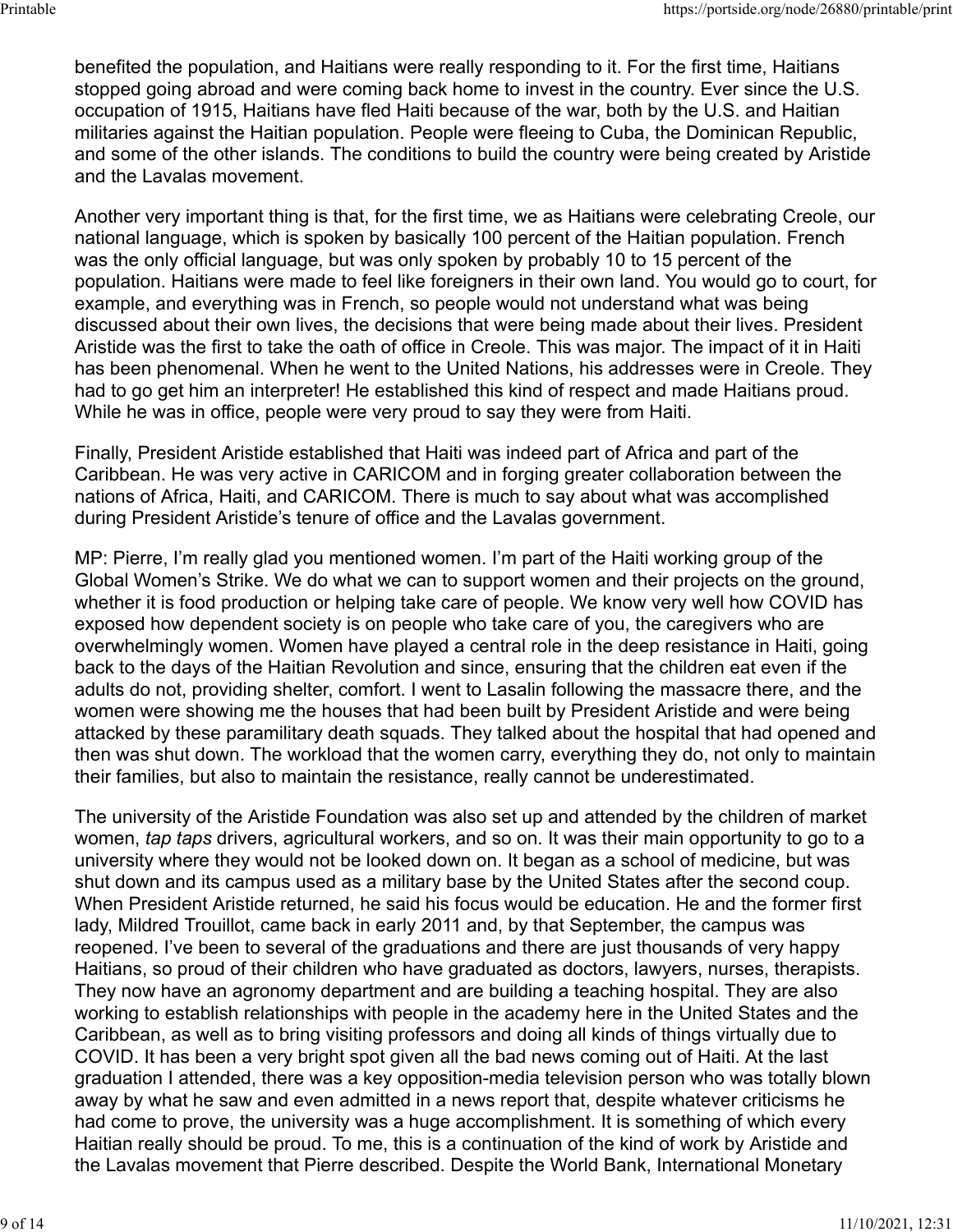Fund, and the rest of them cutting off money to the Aristide administration, the Lavalas were able to accomplish what for a few hundred years did not happen. It speaks to their dedication, understanding, and simpatico relationships with the Haitian people.

PL: The Aristide Foundation for Democracy, another institution that President Aristide established, was founded with the grassroots women's movement on March 8, International Women's Day, with the women in the leadership.

CV: We have spoken at length about the historical threads running through Haiti and the present moment. Let us turn to the specificities of the current situation, perhaps starting with the assassination of Moïse itself. Haitian authorities have arrested the head of Moïse's security team as part of its probe into the assassination and issued an arrest warrant for Supreme Court Justice Windelle Coq Thélot. Colombian mercenaries have also been linked to the assassination, with the Pentagon confirming that four of the accused mercenaries had received U.S. military training at the School of the Americas. Since then, the judge presiding over the investigation of the assassination quit because one of the court clerks was also found murdered. What do you say about the assassination, who may be behind it, and where things stand now?

PL: The reality of the situation is that it's confusing. People in Haiti are looking at it as more of a question of infighting among a group of partners in crime, or co-opted individuals, with Moïse at the head. It's understood as a settling of scores at the top, which has nothing to do with the overwhelming majority of the population that this little clique has been oppressing for the longest time. That's how people are seeing it. There is no honor among thieves. These twists and turns do not surprise us. The fact that the judge fled, that the court clerk was found dead, these kinds of things have been going on. We have had blatant assassinations, massacres against communities, and no real legal pursuit in a justice system that is so corrupt.

The only regret is that the Haitian people hoped they would be the ones to topple Moïse and actually hold him accountable for his crimes against humanity and the money he stole while in office, so we could recuperate that wealth as a people. This is despite the Haitian oligarchy and media outside of Haiti trying to pass him off as a folk hero. Of course, there are supporters of Moïse, but they are in the minority.

Regarding who exactly is behind the assassination, to quote one of the grassroots people I was speaking with, "Look, this guy eats from so many different troughs, that when he gets food poisoning, you know, it's hard to say from which one." There are public accusations, made by several people, including a former senator, that Moïse was very involved in the drug-trafficking trade. They have even been saying for several years that he had an airstrip on his banana plantation. So that is one possible connection. Another is that Moïse had been feuding recently with some members of the oligarchy, taking over their businesses and creating his own under his and his wife's name, calling it JOMAR [a portmanteau of their first names]. And when you step on these people's toes, they deal with you in a particular way. So, it is hard to say. Everything is possible. The point is that it was not the people storming the Bastille.

Moïse was so well protected. The grounds were all patrolled. There were snipers on top of the house. Somebody described the several roadblocks that were in place before you could get to the house—at least four. So, for people to be able to go through all of that unchallenged, and then to kill so brazenly, there is definitely something going on.

When the head of the bar association, who was Moïse's neighbor, was assassinated, and a group of attorneys wanted to put some flowers in front of his home, they couldn't get through the first roadblock. Now we are talking about not just ordinary people, but *attorneys* going to put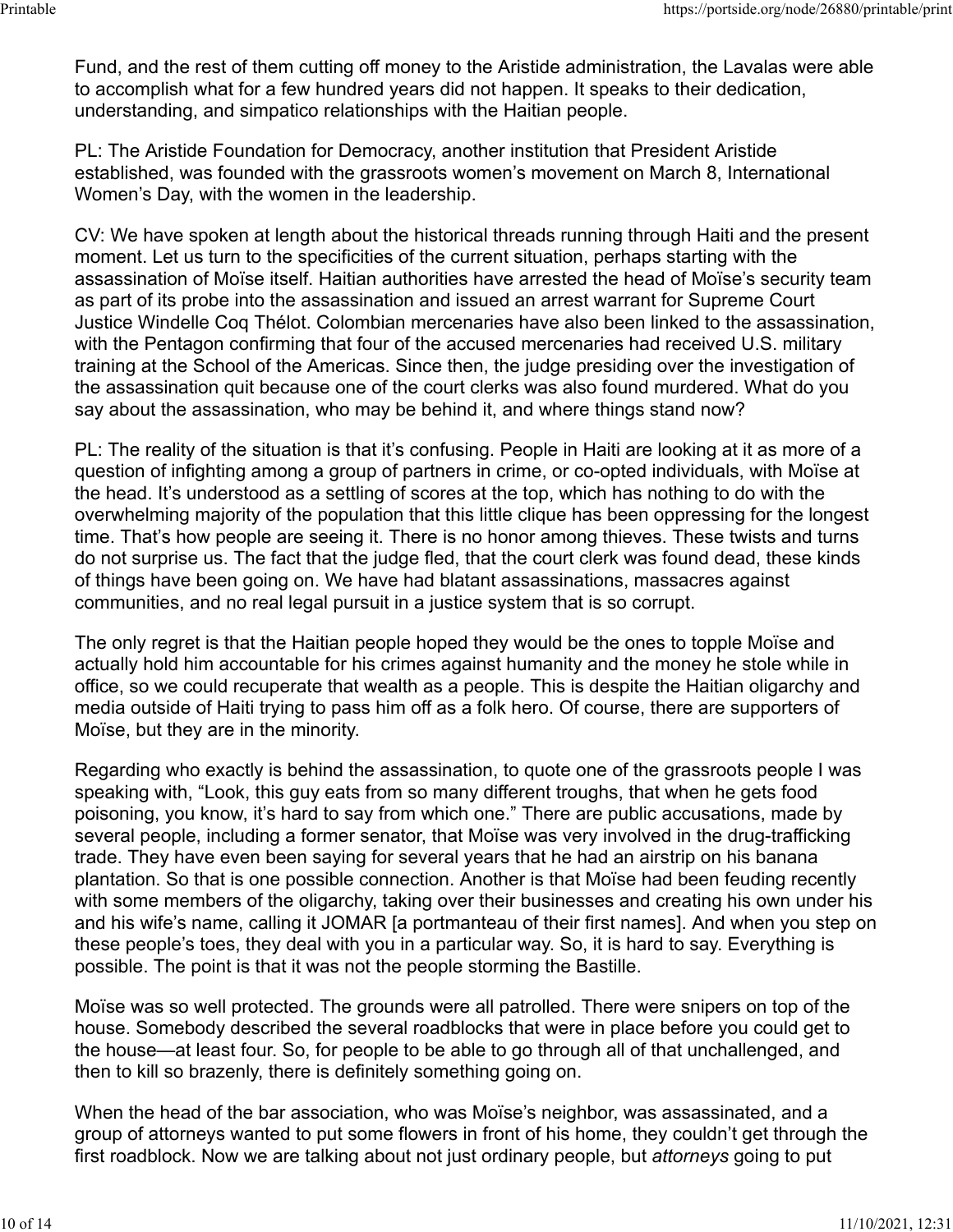flowers as tribute in front of the home of the slain head of the bar association. There was tear gas, bullets were flying, and it was stopped very quickly. So, people are saying: How could these guys have gotten in so easily, entered Moïse's home, even his bedroom, and murdered him? It was a very sophisticated attack, highly planned, with very big people involved at all levels.

CV: What about the role of the United States? It is hard to believe the assassination could happen like that without any U.S. knowledge, even if they supported Moïse along the way.

PL: Yes, people in Haiti are saying that nothing like this happens without the knowledge of the United States. The United States is just so dominant and, of course, Haiti is still under occupation by the United Nations, but it is really a U.S. occupation *through* the United Nations. For example, according to several reports, the Colombian mercenaries you mentioned earlier had been in Haiti for months before the assassination, working with the Haitian police, and with the full knowledge of the Haitian government, Colombia, and the United States. These are not people who just happened to drop by. On top of this, around three weeks before Moïse was assassinated, a group—a so-called gang, but really one of the government-financed and -promoted death squads—took over a very rich neighborhood called Laboule, where the house of former president Préval's widow is located. In no time, it was reported that the Colombian mercenaries had cleaned out that neighborhood. Everything together, it just does not sit well at all. This whole *whodunit* is like this, we know it's them taking care of business at the top. It's wolves fighting over the lamb, which is us, the Haitian people.

CV: And then there's Ariel Henry, who was sworn in as the acting prime minister of Haiti, handpicked by Moïse, and fully backed by the Core Group.

PL: Precisely. It has also been reported that Henry has the support of Barbecue. Henry is not somebody who just came out of nowhere. He was part of the first coup d'état against President Aristide in 2004 and actually headed the illegally constituted group that they call the Council of the Wise—there is no such provision in the Haitian constitution for anything like this. This was a U.S.-constructed thing to try to give a veneer of legitimacy to the coup. Henry is a player within that whole group. He was also director general of the Ministry of Health and then the ministry's chief of staff under Préval. He is no angel. Make no mistake—this is the exact same regime as that of Moise, just with a different face.

CV: Henry also worked with the United States in their atrocious response to the 2010 earthquake. Could we talk about the earthquake that just happened on August 14? Haiti was hit by a devastating 7.2 magnitude earthquake, and then by a tropical storm. Thousands of people have died, been injured, and are now homeless. Even people whose homes are still standing are sleeping in the streets for fear of the aftershocks. Hospitals have been severely damaged, and then there's always the problem of aid never getting to the people who need it. The earthquake and the storm are natural disasters, but there are real social factors behind why the people of Haiti are so vulnerable when dealing with climate events such as these. Could you speak to this, as well as how this fits in with all the other things happening?

PL: The earthquake is another example of the devastation of Haiti. Again, when Haitians ruled Haiti, with President Aristide for example, it was the Haitian population making decisions about the tax money; the resources of the country; building schools, hospitals, clean sources of drinking water; providing for the local agriculture and food production; all those things that were going to improve people's lives. There was also in place a protection agency for the civilian population in case of natural disasters. They were made up of young people who were extremely well trained, many with the help of Cuba, in disaster preparedness and what to do in the aftermath. There were a series of places, in various communities, where people knew how to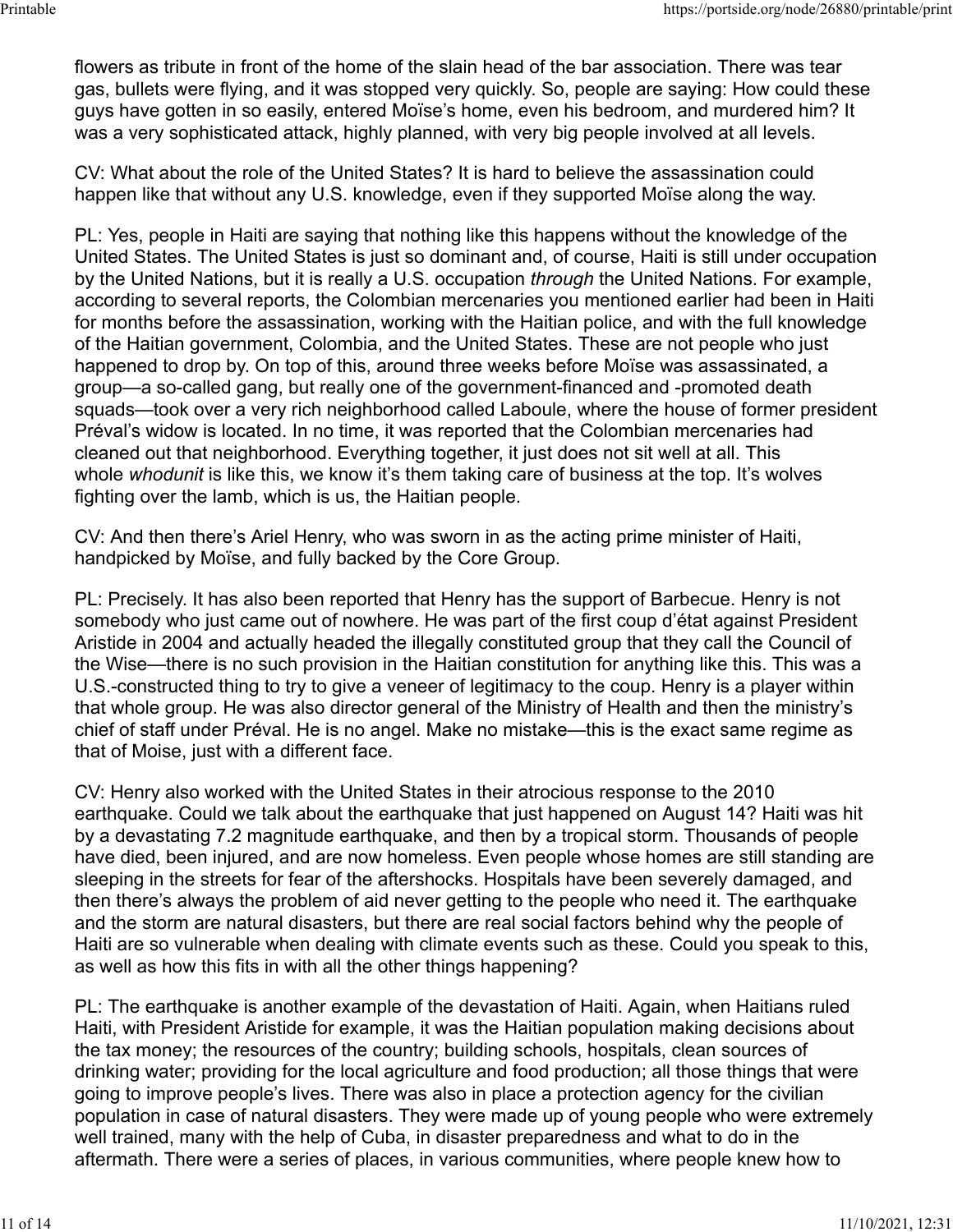predict climate events and prevent devastation, and could help prepare the population as needed. It was all in place. But then, with the U.S. coup, they chased all of them out, called them Lavalas, and destroyed this infrastructure that was established for the civilian population.

Now, every year, we know that we are going to have a hurricane. When Haitians were ruling Haiti, we were prepared for that. "Okay, we know it's coming, it's not the end of the world; where Haiti is, that is what's bound to happen." But there was all the equipment in place. There was infrastructure to deal with it, so people knew how and where to take shelter, what to do before, during, and after, like they do in Cuba and other places. All of that was destroyed. What we have now is that, every year in Haiti, any strong wind becomes a catastrophe. There are other countries in the region that, yes, are affected by this kind of climate (they are natural disasters after all), but it's always much, much, much worse in Haiti, because of the lack of preparedness, the population being so exposed, and nothing in place for how to deal with the aftermath. This has been consistent since the coup of 2004.

MP: I have been increasingly concerned about where the relief money is going, just as with the 2010 earthquake, when, as we talked about, you had the major NGOs like the Red Cross raising all this money that never reached the people who needed it. This time around, people are much more aware, and I think there are people who genuinely want to avoid that, and want to make sure that the resources and money directly benefit the Haitian people affected. However, some of the left progressive organizations in the United States, even some of the militant Black organizations, are circulating lists of organizations that people should donate to. And some of the organizations on the different lists are problematic.

They are people who can talk a good talk on the international front, have this kind of militant rhetoric, but on the ground, it's another story. Many of them are ambitious politically, meaning they want to run for office and are cutting various deals, and some were even involved in the coup against President Aristide. I worry that they are using the goodwill of people who want to donate to Haiti, in order to collect money basically to build up their own organizations. Many of these organizations are against the mass movement on the ground in Haiti, they are against Lavalas. One just has to be careful.

When people ask me where to donate, I tell them that the only organization I trust, given the situation on the ground, is the Haiti Emergency Relief Fund, which gives everything they collect to the Haitian people. I know sometimes people want these extensive lists, but if you do that, you really do have to vet them, you have to know who is who, who is doing what where. There are some organizations, for example, that really don't even do relief work but are putting out calls for donations anyway. I mentioned this already, but I am referring to this as the solidarity industrial complex, a kind of imperialist type of solidarity. There's a real danger of people who genuinely want to help, but who don't really know the situation on the ground, and rather than talking to various people, trying to get a sense of who is who, trying to be accountable, they quickly make these lists and pronounce that they are fundraising for Haiti. Well, it often ends up a smaller version of what the large NGOs are doing with the aid, and they end up undermining the mass movement on the ground. I tell them, you know, all of us are responsible for the points of references we choose. Wilmette Brown, who cofounded Black Women for Wages for Housework, said that, and I absolutely believe it. It was one of the many brilliant things she said.

Somebody contacted me about donations, and said something like, "Oh, I was thinking of donating to such and such group, but then I found out that they're not Black-led." Their criteria for donations is that a group be Black-led. Excuse me, the Duvaliers were Black, Moïse was Black, Barbecue is Black! That can't be the only criteria for who you listen to as your point of reference. When you're living in the belly of the beast and dealing with structural and other forms of racism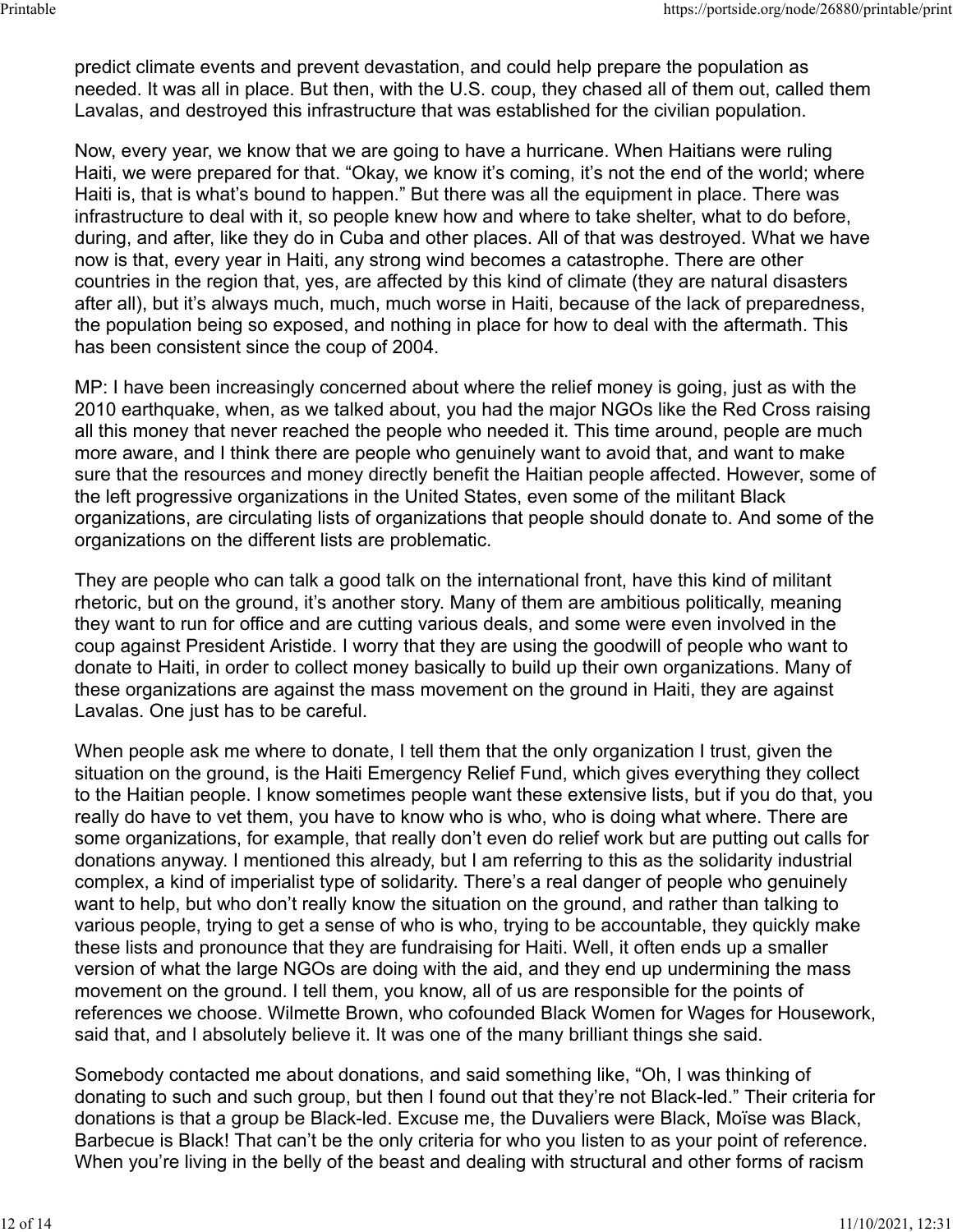on a day-to-day basis, there can be a tendency to go in that direction, which is a little bit separatist, to say, "Well, I'm going to relate to the Black organizations." I absolutely believe in autonomy. I mean, I helped found Black Women for Wages for Housework! But it just can't be the only criteria. I grew up in Barbados, which is around 95 percent Black, and everyone knew that the enemy can have a Black face, it's very clear. I think it is something that we, who come from predominantly Black societies, have to keep reminding people in the United States, Europe, Western nations more generally, that just because somebody is Black and they talk a good talk doesn't mean you can bypass accountability and be exempt from trying to find out more about that person or organization.

CV: To close, I just want to touch on the future. What is in store, what is the hope?

PL: The people of Haiti will continue to mobilize. They are not giving up on their hopes and their dreams. They are not giving up on the plan, which is *investir dans l'humain*, to invest in people; the plan that was being implemented by Lavalas. To use the resources of the country, to use the tax money that the Haitian people contribute to the national treasury, so as to actually benefit the majority population; to build schools, hospitals, clean sources of drinking water; to improve the working conditions, so that our peasantry and every single person in Haiti can live with dignity in a safe and flourishing environment. Not only that, but also fun activities for the people! To take our country back from all those death squads imposing a reign of terror on the population.

Because of the death squads, whether you are in the city or in the country, you often have to flee or take your chances with the sharks. If you are a farmer and stay, you lose your land, and then on top of that are forced to come back and work on that land, practically unpaid, for the very people who took it. The land grabs, which are violations of the rule of law, are not happening by chance. It's part of a policy that has been implemented under the nearly eighteen-year occupation, decided on at a meeting in Ottawa, Canada, in early 2003.

The people of Haiti are saying, "No, we are going to fight, we are going to put a stop to this, and we are going to overturn and change that system."

CV: I also want to add that, as we well know, the United States keeps deporting Haitians, keeps occupying Haiti, and non-Haitians in the United States have a responsibility to mobilize here, at the heart of empire, against U.S. imperialism and in solidarity with Haiti and the Haitian people. As Margaret has said, we owe a great debt to the Black Jacobins, not only of 1804, but also of today.

PL: Thank you for saying that, I agree with you wholeheartedly. The Biden administration knows very well what's going on. That is why Haitians will tell you that it's the laboratory at work, referring to the entire system. What they mean is that there is nothing that goes on in Haiti without the knowledge of those who control the aid, the Core Group, or the "Core Gang" as Haitians call them. That is not to say that they are omnipotent or what have you, but they have such penetration in the country that anything harmful for the people of Haiti is part of the policy they are implementing. Our task is to overturn that, and this is an appeal for solidarity, as you said. We Haitians are very familiar with everything that has been happening. But to an outside audience, they may think that we are making it up, or exaggerating. We are not. Everything has been documented and recorded, and it is very clear. We need to let the world community know, and we hope that people struggle with us in solidarity.

*Pierre Labossiere is cofounder of the Haiti Action Committee and is on the board of the Haiti Emergency Relief Fund. Margaret Prescod is part of the Haiti working group of the Global*